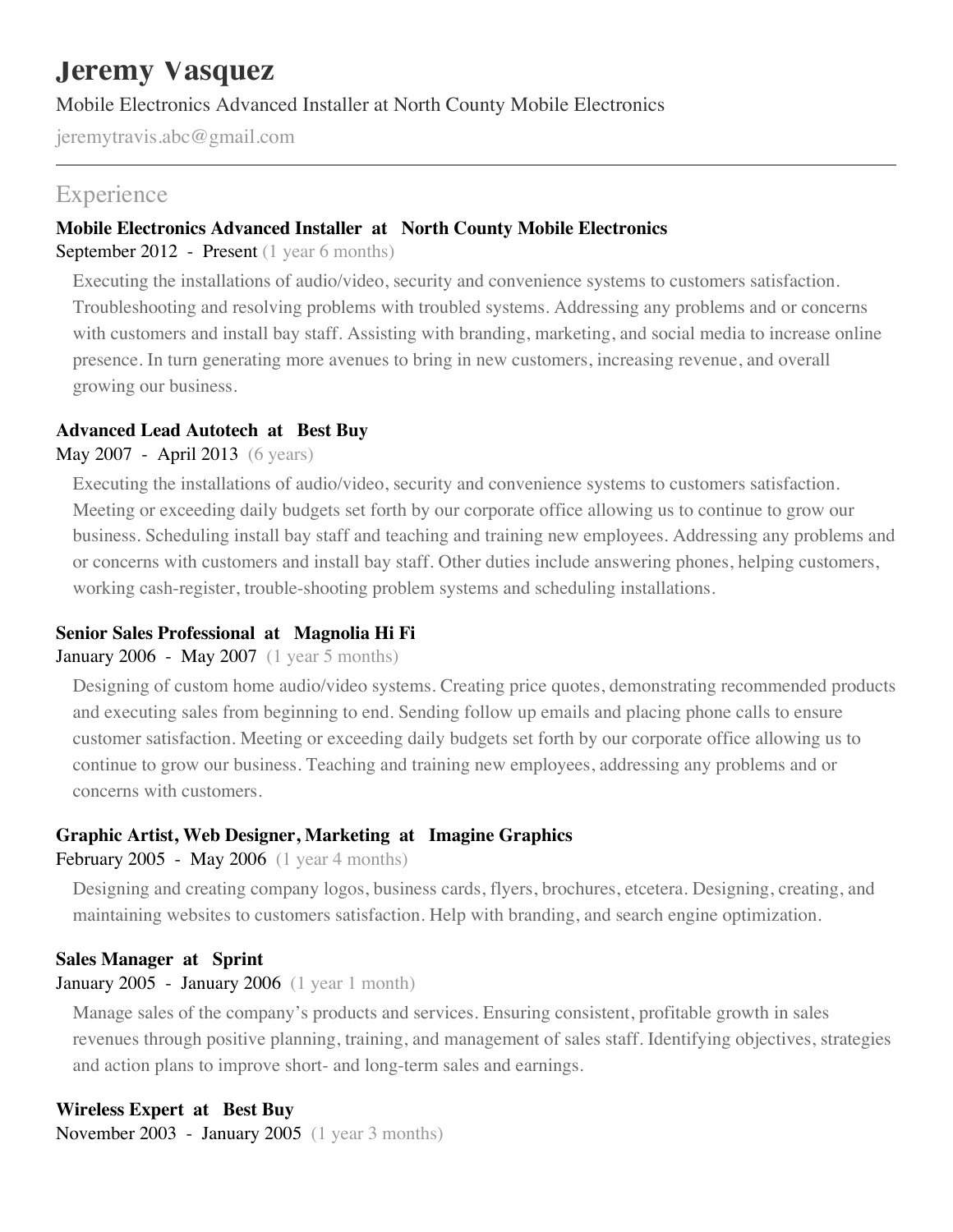Maintain extensive knowledge of wireless technology through constant attending of trainings and meetings. Teach and train sales staff on cutting edge wireless technology.

#### **Sales Professional at La Prensa Hispana Newspaper**

#### March 2001 - January 2005 (3 years 11 months)

Build relationships with local business owners and their employees. Present tailored advertising options based on their goals, to help reach a desired successful outcome.

#### **Sales Associate at Circuit City**

#### December 2002 - November 2003 (1 year)

Assisting customers using a developed sales process: Greet, ask questions, identify wants and needs, recommend ideal products and services, encourage and close the sale. These basic steps ensured overall customer satisfaction, as well as maximized revenue through increased purchase of accessories and service attachments.

# Skills & Expertise

**Automotive Customer Satisfaction Automotive Aftermarket Vehicles Automobile Electronics Customer Service Sales Management Sales Troubleshooting Product Development Retail Team Building Account Management**

# Education

**Palm Desert High School** 1999 - 2002